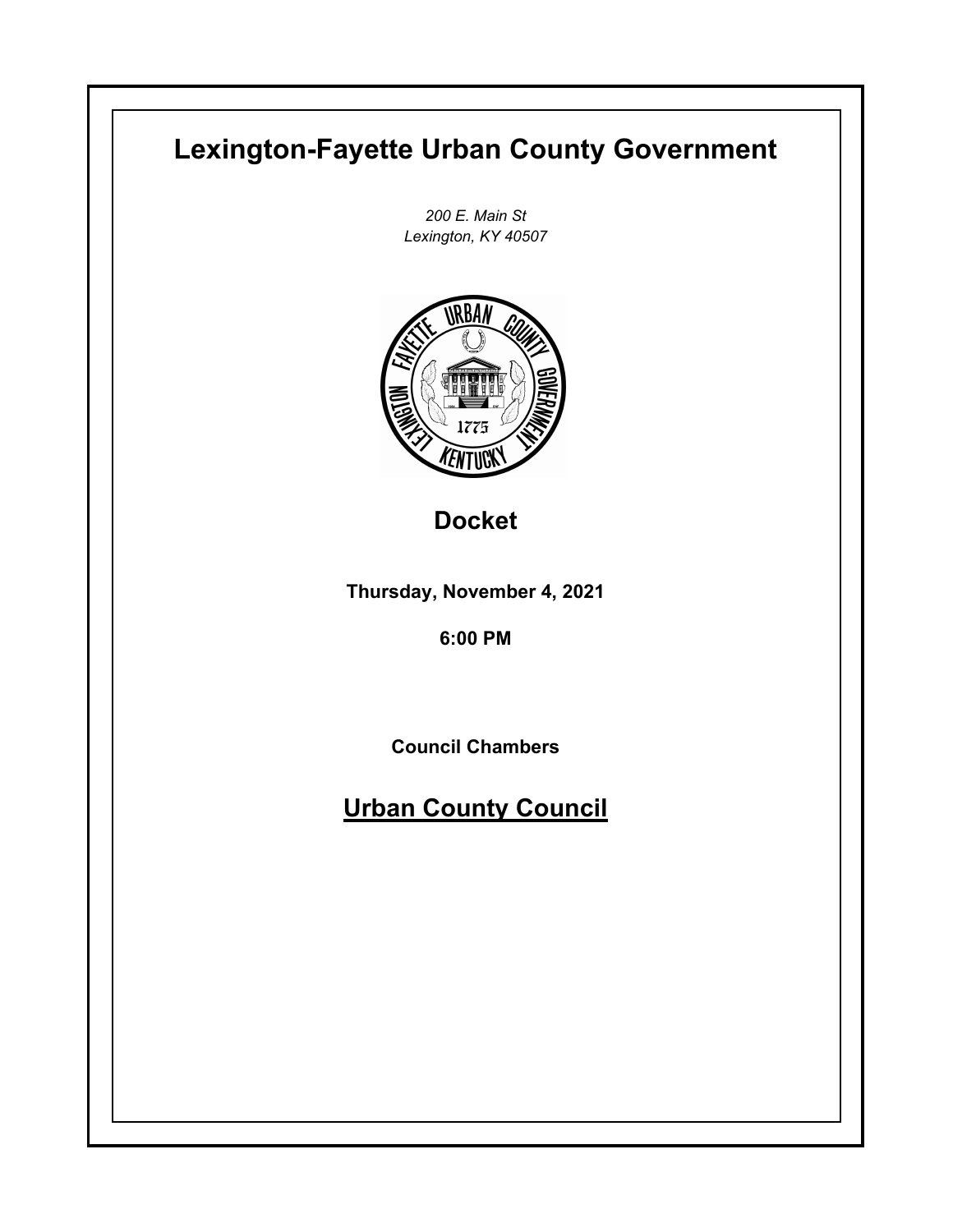#### **I. Roll Call**

**II. Invocation**

# **III. Minutes of the Previous Meetings**

**[1148-21](http://lexington.legistar.com/gateway.aspx?m=l&id=/matter.aspx?key=18132)** Minutes of the October 28, 2021 Council Meeting.

## **IV. Presentations**

- **[1102-21](http://lexington.legistar.com/gateway.aspx?m=l&id=/matter.aspx?key=18086)** Recognition of Force on the Course
- **[1147-21](http://lexington.legistar.com/gateway.aspx?m=l&id=/matter.aspx?key=18131)** Recognition of Lafayette High School Band
- **[1152-21](http://lexington.legistar.com/gateway.aspx?m=l&id=/matter.aspx?key=18136)** Recognition of Paul Laurence Dunbar High School Boys' Soccer Team

## **V. Ordinances – Second Reading**

- **1. [1069-21](http://lexington.legistar.com/gateway.aspx?m=l&id=/matter.aspx?key=18053)** An Ordinance pursuant to Section 2-1(a) of the Code of Ordinances of the Lexington-Fayette Urban County Government, adopting a schedule of meetings for the Council for the calendar year 2022. [Council Office, Maynard]
- **2. [1064-21](http://lexington.legistar.com/gateway.aspx?m=l&id=/matter.aspx?key=18048)** An Ordinance changing the zone from a Neighborhood Business (B-1) zone to a Planned Neighborhood Residential (R-3) zone, for 0.32 net (0.47 gross) acre, for properties located at 309, 311 and 315 Race St. and 431 and 433 E. Third St. (Lexington Home Ownership; Council District 1). Approval 10-0 (To Be Heard By December 22, 2021) [Div. of Planning, Duncan]
- **3. [1065-21](http://lexington.legistar.com/gateway.aspx?m=l&id=/matter.aspx?key=18049)** An Ordinance changing the zone from a Wholesale and Warehouse Business (B-4) zone to a Restricted Light Industrial (I-1) zone, for 2.33 net (2.49 gross) acres, for property located at 720-740 National Ave., and for 1.69 net (2.41 gross) acres, for property located at 737 National Ave. (Walker Properties of Central KY, LLC; Council District 3). Approval 10-0 (To Be Heard By December 22, 2021) [Div. of Planning, Duncan]
- **4. [1111-21](http://lexington.legistar.com/gateway.aspx?m=l&id=/matter.aspx?key=18095)** An Ordinance suspending Ordinance No. 292-2005 for the submission of the Mayor's proposed annual operating and capital improvements Budgets for FY 2023, and directing that these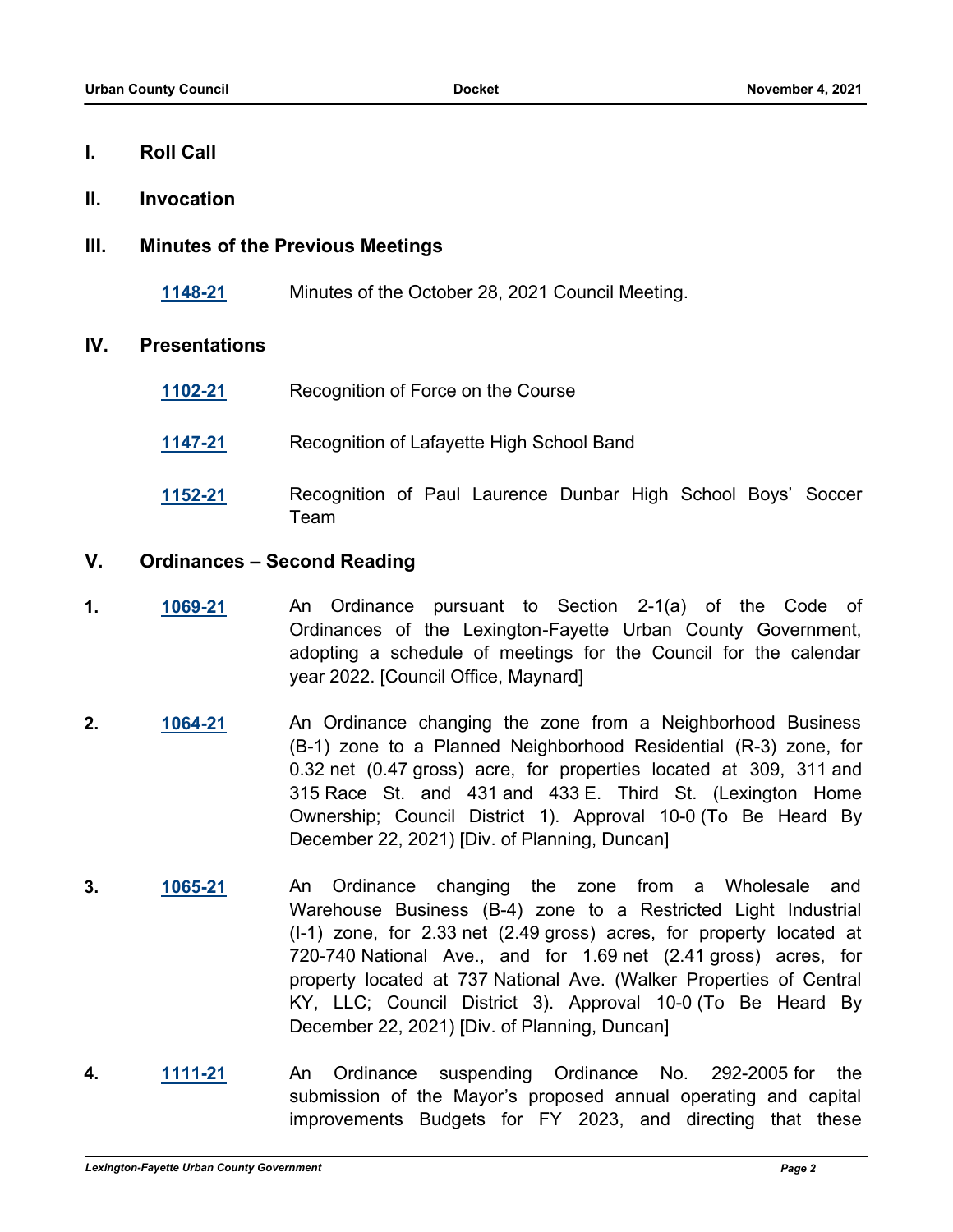Budgets be submitted to the Urban County Council by no later than April 19, 2022. [Council Office, Maynard]

- **5. [1108-21](http://lexington.legistar.com/gateway.aspx?m=l&id=/matter.aspx?key=18092)** An Ordinance amending certain of the Budgets of the Lexington-Fayette Urban County Government for VisitLex in the amount of \$1,000,000 out of American Rescue Plan Act Funds as approved at Work Session October 26, 2021, and appropriating and re-appropriating funds, Schedule No. 17. [Council Office, Maynard]
- **6. [1110-21](http://lexington.legistar.com/gateway.aspx?m=l&id=/matter.aspx?key=18094)** An Ordinance amending certain of the Budgets of the Lexington-Fayette Urban County Government for Affordable Housing in the amount of \$10,000,000 out of American Rescue Plan Act Funds as approved at Work Session October 26, 2021, and appropriating and re-appropriating funds, Schedule No. 18. [Council Office, Maynard]
- **7. [1112-21](http://lexington.legistar.com/gateway.aspx?m=l&id=/matter.aspx?key=18096)** An Ordinance amending certain of the Budgets of the Lexington-Fayette Urban County Government for broadband infrastructure in the amount of \$30,000 out of American Rescue Plan Act Funds as approved at Work Session October 26, 2021, and appropriating and re-appropriating funds, Schedule No. 19. [Council Office, Maynard]
- **8. [1113-21](http://lexington.legistar.com/gateway.aspx?m=l&id=/matter.aspx?key=18097)** An Ordinance amending certain of the Budgets of the Lexington-Fayette Urban County Government for overnight shelter in the amount of \$1,400,000 out of American Rescue Plan Act Funds as approved at Work Session October 26, 2021, and appropriating and re-appropriating funds, Schedule No. 20. [Council Office, Maynard]
- **9. [1114-21](http://lexington.legistar.com/gateway.aspx?m=l&id=/matter.aspx?key=18098)** An Ordinance amending certain of the Budgets of the Lexington-Fayette Urban County Government to reflect current requirements for municipal expenditures, and appropriating and re-appropriating funds, FY 2022 Schedule No. 15. [Div. of Budgeting, Lueker]
- **10. [1122-21](http://lexington.legistar.com/gateway.aspx?m=l&id=/matter.aspx?key=18106)** An Ordinance amending certain of the Budgets of the Lexington-Fayette Urban County Government for Committee of the Whole appropriations for parking repairs, compensation study, and IT infrastructure as approved at Work Session October 26, 2021, and appropriating and re-appropriating funds, Schedule No. 21. [Council Office, Maynard]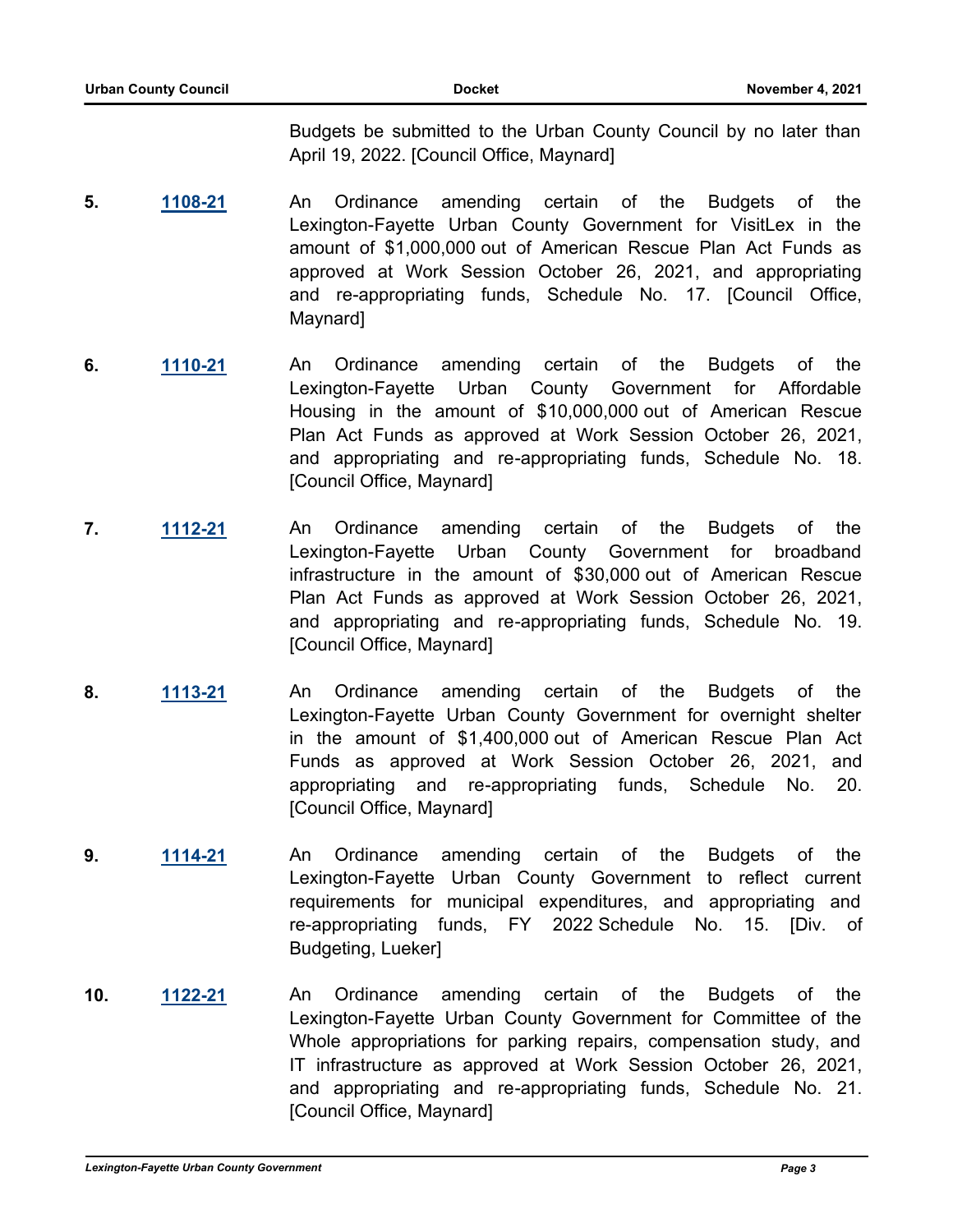**11. [1076-21](http://lexington.legistar.com/gateway.aspx?m=l&id=/matter.aspx?key=18060)** An Ordinance amending the authorized strength by abolishing one (1) vacant classified position of Licensed Clinical Social Worker, Grade 519E, and creating one (1) classified position of Certified Social Worker, Grade 518E, in the Div. of Youth Services, effective upon passage of Council. [Div. of Human Resources, Maxwell]

#### **VI. Ordinances – First Reading**

- **12. [1157-21](http://lexington.legistar.com/gateway.aspx?m=l&id=/matter.aspx?key=18141)** An Ordinance amending certain of the Budgets of the Lexington-Fayette Urban County Government to reflect current requirements for municipal expenditures, and appropriating and re-appropriating funds, FY 2022 Schedule No. 16. [Div. of Budgeting, Lueker]
- **13. [1104-21](http://lexington.legistar.com/gateway.aspx?m=l&id=/matter.aspx?key=18088)** An Ordinance amending the authorized strength by abolishing one (1) vacant classified position of Polygraph Technician, Grade 514N, and creating one (1) classified position of Background Investigation Specialist, Grade 515N, in the Div. of Police, effective upon passage of Council. [Div. of Human Resources, Maxwell]

#### **VII. Resolutions – Second Reading**

- **1. [0895-21](http://lexington.legistar.com/gateway.aspx?m=l&id=/matter.aspx?key=17879)** A Resolution authorizing and directing the Mayor, on behalf of the Urban County Government, to accept a permanent forty (40) foot access easement of a portion of 1180 Newtown Pike from Lexmark International Inc., for the relocation of the Legacy Trail. [Div. of Engineering, Burton]
- **2. [0986-21](http://lexington.legistar.com/gateway.aspx?m=l&id=/matter.aspx?key=17970)** A Resolution amending Resolution 029-2020 to revise the amount of the Grant Award from the Ky. Transportation Cabinet from \$275,000 to \$272,000, and authorizing and directing the Mayor to execute an Amendment to an Agreement with the Cabinet for a School Zone Enhancement Project. [Div. of Traffic Engineering, Neal]
- **3. [0992-21](http://lexington.legistar.com/gateway.aspx?m=l&id=/matter.aspx?key=17976)** A Resolution authorizing the Div. of Police to purchase maintenance and support for fingerprint identification system from Idemia Identity & Security USA LLC, a sole source provider, and authorizing the Mayor, on behalf of the Urban County Government, to execute any necessary Agreement with Idemia Identity & Security USA LLC, related to the procurement, at a cost not to exceed \$9,344. [Div. of Police, Weathers]
- **4. [0996-21](http://lexington.legistar.com/gateway.aspx?m=l&id=/matter.aspx?key=17980)** A Resolution authorizing and directing the Mayor, on behalf of the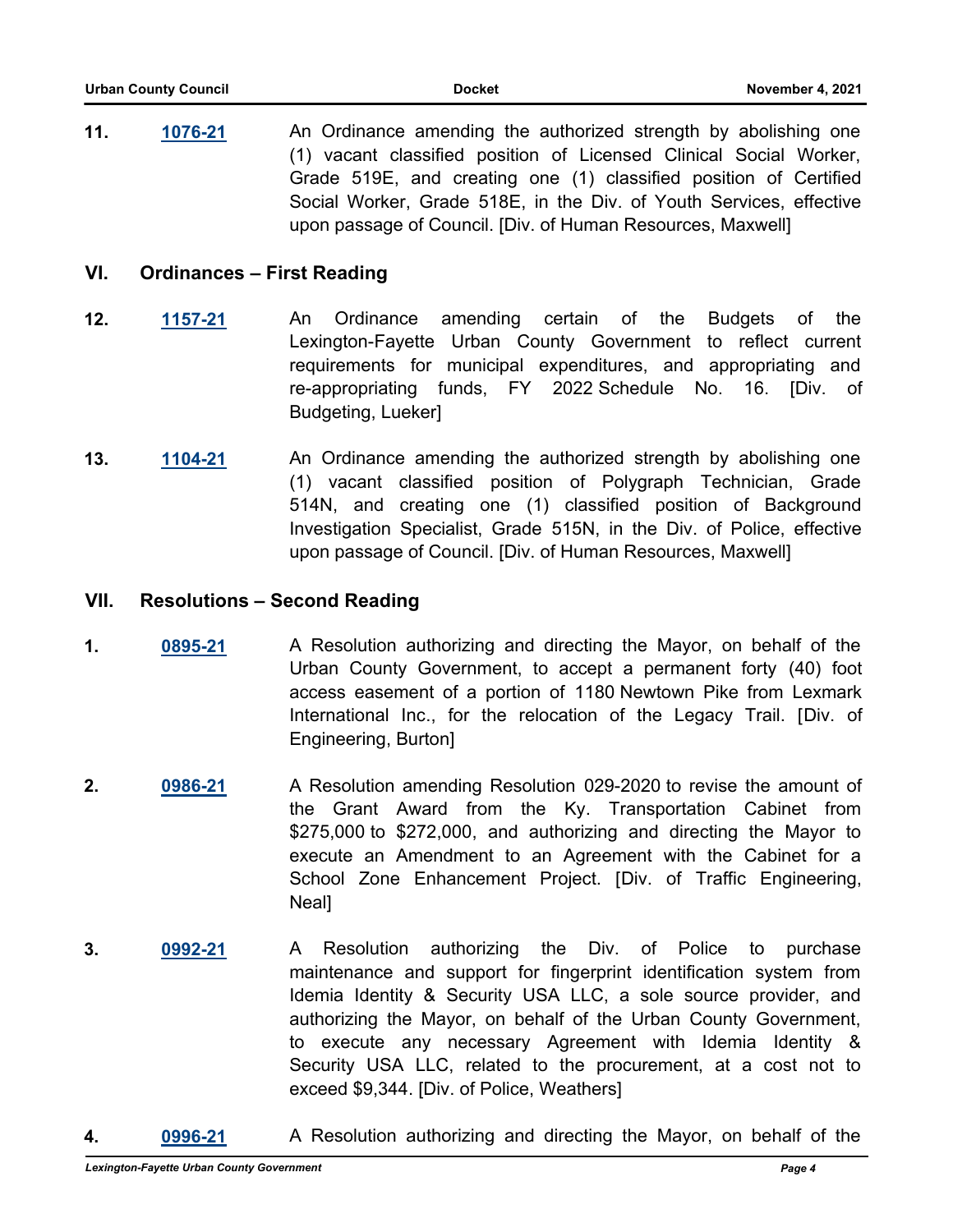Urban County Government, to accept donations of a portrait depicting the first elected Mayor of Lexington, Charles W. Foushee, and two family Bibles owned by former Mayor Foushee. [Office of the Council Clerk, Allan]

- **5. [0998-21](http://lexington.legistar.com/gateway.aspx?m=l&id=/matter.aspx?key=17982)** A Resolution authorizing and directing the Mayor, on behalf of the Urban County Government, to execute a Five Year Lease Agreement, with Dell Financial Services, as well as any documents related to the lease, for the preservation of historic data from the mainframe system, for the Chief Information Officer, at a cost not to exceed \$35,518.25 in FY 2022. [Div. of Computer Services, Nugent]
- **6. [0999-21](http://lexington.legistar.com/gateway.aspx?m=l&id=/matter.aspx?key=17983)** A Resolution authorizing the Mayor, on behalf of the Urban County Government, to execute a Service Site Agreement between the Lexington-Fayette Urban County Government and the Ky. Environmental Education Leadership Corps (an AmeriCorps Program of the Ky. Environmental Education Council), for the assignment of an AmeriCorps member to the Div. of Parks and Recreation for a period of one year, at a cost not to exceed \$4,000. [Div. of Parks and Recreation, Conrad]
- **7. [1002-21](http://lexington.legistar.com/gateway.aspx?m=l&id=/matter.aspx?key=17986)** A Resolution authorizing and directing the Mayor, on behalf of the Urban County Government, to execute a Quote and Lease Agreement with Software Information Systems, for new hardware and security software, at a cost not to exceed \$161,045. [Div. of Police, Weathers]
- **8. [1003-21](http://lexington.legistar.com/gateway.aspx?m=l&id=/matter.aspx?key=17987)** A Resolution authorizing the Mayor, on behalf of the Urban County Government, to execute a Voluntary Collection Agreement with HomeAway.com, Inc., for the collection and remittance of local transient room taxes on behalf of hosts, at no cost to the Urban County Government. [Div. of Revenue, Holbrook]
- **9. [1005-21](http://lexington.legistar.com/gateway.aspx?m=l&id=/matter.aspx?key=17989)** A Resolution authorizing and directing the Mayor, on behalf of the Urban County Government, to execute a Memorandum of Agreement (awarded pursuant to RFP 20-2021) with Capital Court Authority, LLC, for the provision of drug testing services and reporting for offenders on electronic monitoring and for those on supervised probation, at no cost to the Urban County Government. [Div. of Community Corrections, Farmer]
- **10. [1006-21](http://lexington.legistar.com/gateway.aspx?m=l&id=/matter.aspx?key=17990)** A Resolution authorizing and directing the Mayor, on behalf of the Urban County Government, to purchase a Four (4) Year Extended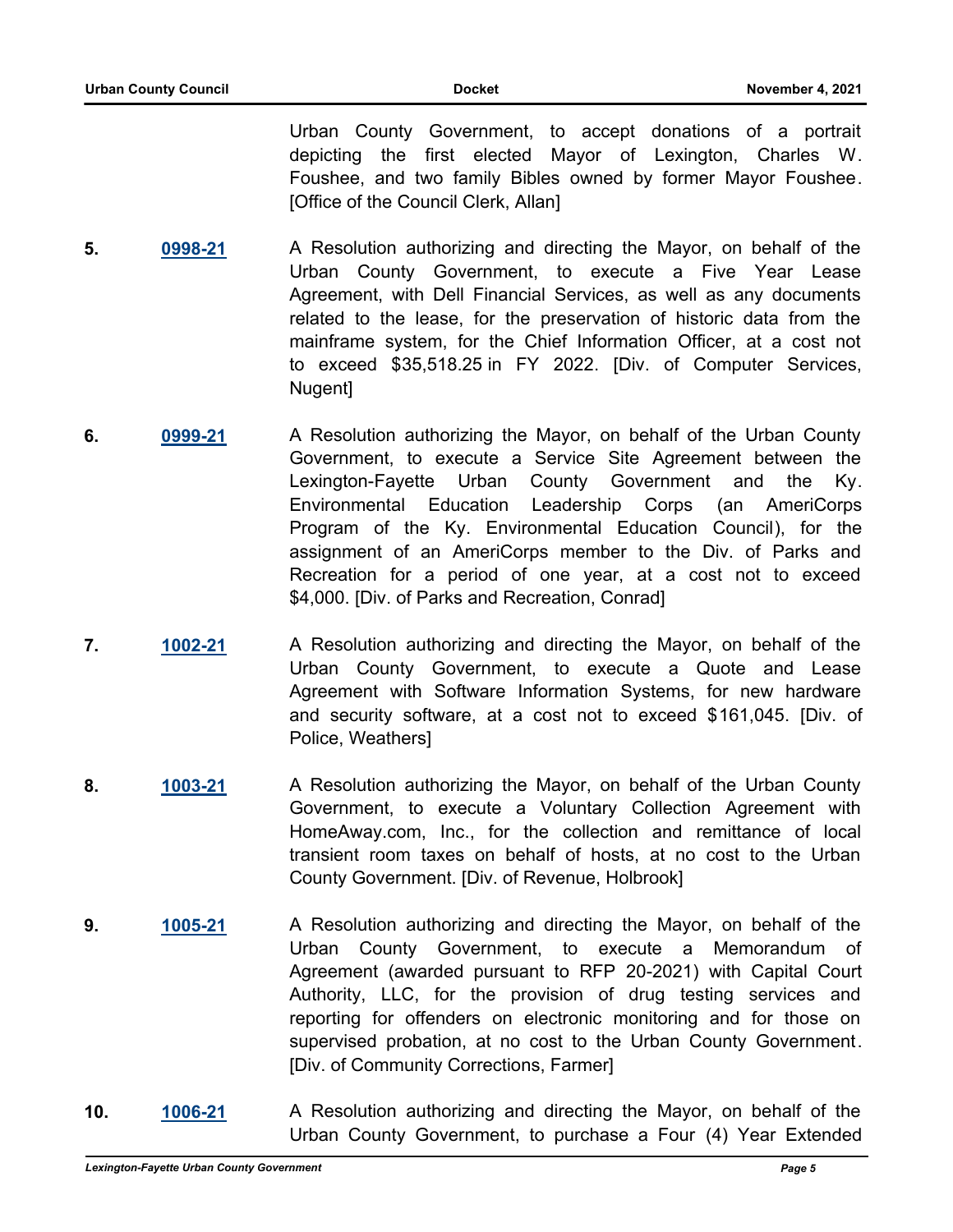Warranty Agreement from Romaine Companies, Inc., for the body scanner located at the Fayette County Detention Center. [Div. of Community Corrections, Farmer]

- **11. [1022-21](http://lexington.legistar.com/gateway.aspx?m=l&id=/matter.aspx?key=18006)** A Resolution accepting the bid of EHI Consultants in the amount of \$37,000 for design services, construction services, and other related services at Shillito and Southland Parks, as outlined in the response to RFP No. 25-2021, and authorizing the Mayor, on behalf of the Urban County Government, to execute an Agreement with EHI Consultants related to the bid. [Div. of Grants and Special Programs, Lanter]
- **12. [1023-21](http://lexington.legistar.com/gateway.aspx?m=l&id=/matter.aspx?key=18007)** A Resolution authorizing the Mayor, on behalf of the Urban County Government, to execute a license Agreement with the Lexington Center Corporation to host Kiddie Kapers at the Lexington Opera House, at a cost not to exceed \$9,900. [Div. of Parks and Recreation, Conrad]
- **13. [1028-21](http://lexington.legistar.com/gateway.aspx?m=l&id=/matter.aspx?key=18012)** A Resolution authorizing and directing the Mayor, on behalf of the Urban County Government, to negotiate and enter into a Redevelopment Agreement (awarded pursuant to RFP 27-2021) with the United Way of the Bluegrass, for renovation and adaptive reuse of the former Palmer Pharmacy Building, located at 400 East Fifth St., at no cost to the Urban County Government. [Dept. of General Services, Ford]
- **14. [1029-21](http://lexington.legistar.com/gateway.aspx?m=l&id=/matter.aspx?key=18013)** A Resolution authorizing and directing the Mayor, on behalf of the Lexington-Fayette Urban County Government, to execute Contract Modification No. 2 with EA Partners, in order to increase the Contract price by \$39,295 for design services related to Town Branch Trail Crossing, raising the total Contract price from \$91,600 to \$130,895. [Div. of Engineering, Burton]
- **15. [1030-21](http://lexington.legistar.com/gateway.aspx?m=l&id=/matter.aspx?key=18014)** A Resolution establishing Locus Diagnostics, LLC, d/b/a LocusUSA, as a sole source provider for DiagnostX for the Div. of Emergency Management, and authorizing the Mayor, or her designee, on behalf of the Urban County Government, to execute any necessary Agreements with Locus Diagnostics, LLC, d/b/a LocusUSA, related to the procurement of these goods, at a cost not to exceed \$54,205. [Div. of Emergency Management, Dugger]
- **16. [1031-21](http://lexington.legistar.com/gateway.aspx?m=l&id=/matter.aspx?key=18015)** A Resolution authorizing and directing the Mayor, on behalf of the Urban County Government, to accept a \$500 Grant from Ky. American Water's Firefighting Support Grant Program for the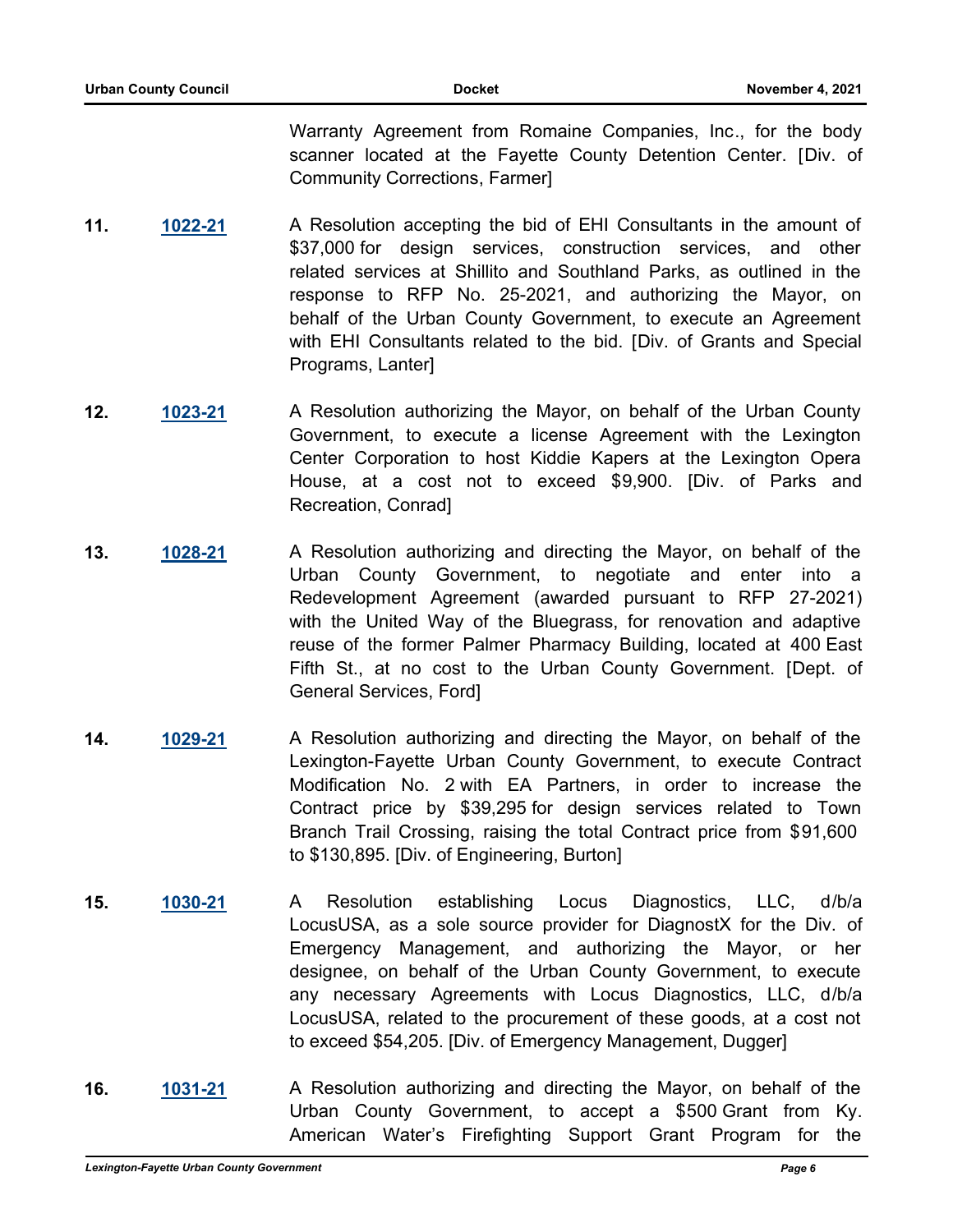purchase of Personal Protective Equipment Hoods for the Div. of Fire and Emergency Services, the acceptance of which does not obligate the Urban County Government to the expenditure of funds, and authorizing the Mayor to transfer unencumbered funds within the Grant Budget. [Div. of Fire and Emergency Services, Wells]

- **17. [1032-21](http://lexington.legistar.com/gateway.aspx?m=l&id=/matter.aspx?key=18016)** A Resolution authorizing and directing the Mayor, on behalf of the Urban County Government, to accept a \$3,000 Grant from the Norfolk Southern Corporation Community Impact Grant Program, for the purchase of an E-bike for the Div. of Police, the acceptance of which does not obligate the Urban County Government for expenditure of funds, and authorizing the Mayor to transfer unencumbered funds within the Grant Budget. [Div. of Police, Weathers]
- **18. [1035-21](http://lexington.legistar.com/gateway.aspx?m=l&id=/matter.aspx?key=18019)** A Resolution authorizing the Mayor, on behalf of the Urban County Government, to execute modifications to two (2) Agreements with the Ky. Dept. of Military Affairs, Div. of Emergency Management, under the Chemical Stockpile Emergency Preparedness Program (CSEPP) for FY 2019 and FY 2020, extending the period of performance for both Agreements through September 30, 2022. [Div. of Emergency Management, Dugger]
- **19. [1036-21](http://lexington.legistar.com/gateway.aspx?m=l&id=/matter.aspx?key=18020)** A Resolution authorizing and directing the Mayor, on behalf of the Lexington-Fayette Urban County Government, to execute an Amendment to an Agreement with New Beginnings Bluegrass, Inc, to extend the period of performance to August 31, 2022. [Div. of Grants and Special Programs, Lanter]
- **20. [1039-21](http://lexington.legistar.com/gateway.aspx?m=l&id=/matter.aspx?key=18023)** A Resolution authorizing and directing the Mayor, on behalf of the Urban County Government, to execute an Amendment to the Agreement with FoodChain to shift funding from one eligible expense to another, and further authorizing the Mayor to execute any other necessary amendments that authorize the shifting of funds already budgeted. [Div. of Grants and Special Programs, Lanter]
- **21. [1040-21](http://lexington.legistar.com/gateway.aspx?m=l&id=/matter.aspx?key=18024)** A Resolution authorizing and directing the Mayor, on behalf of the Urban County Government, to accept a Grant from the Ky. Cabinet of Health and Family Services, Dept. for Community Based Services, which Grant funds are in the amount of \$137,540 in Federal funds, for the support of child care expenses in the Extended School Program in the Div. of Parks and Recreation, the acceptance of which does not obligate the Urban County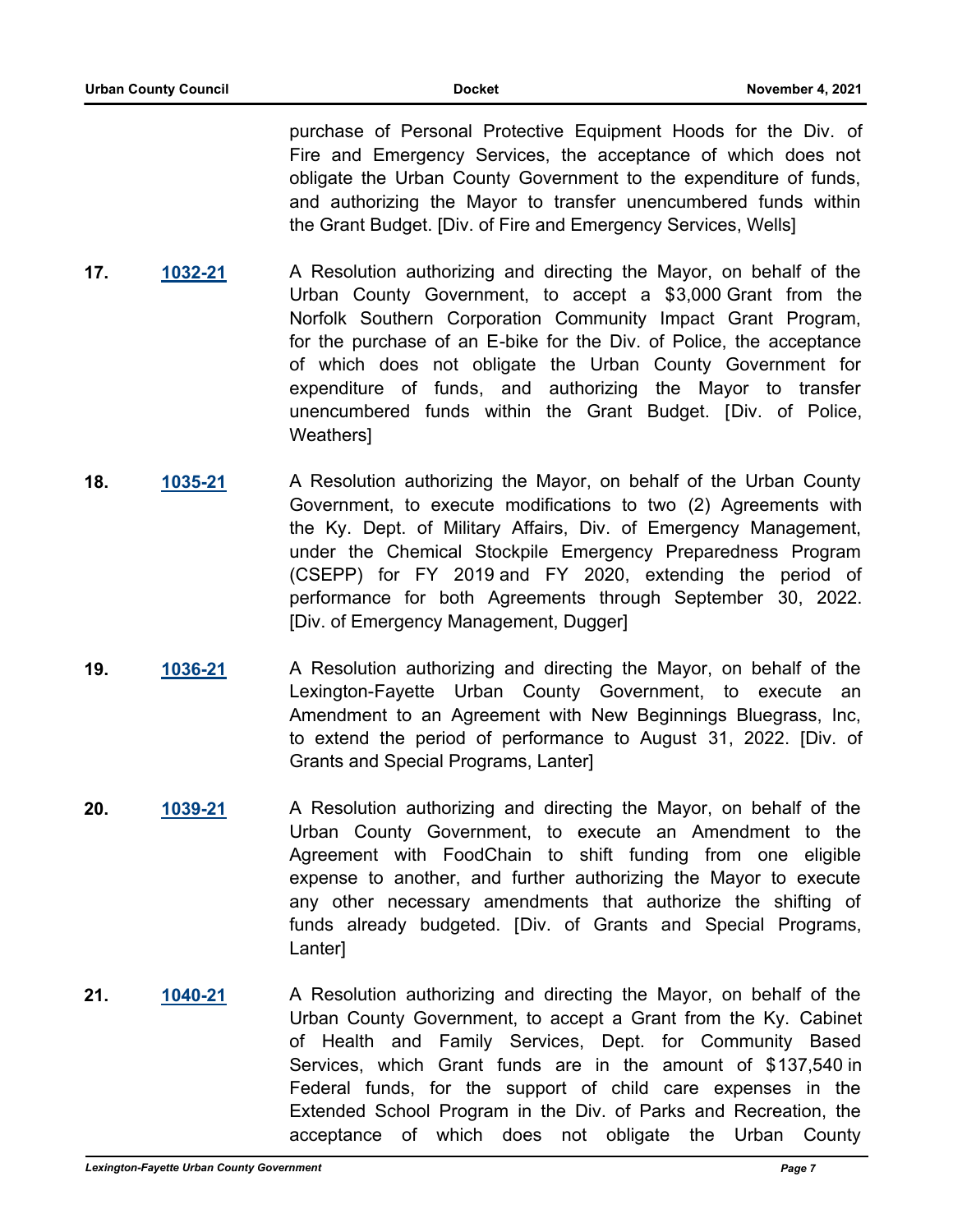Government to the expenditure of funds, and authorizing the Mayor to transfer unencumbered funds within the Grant Budget. [Div. of Parks and Recreation, Conrad]

- **22. [1046-21](http://lexington.legistar.com/gateway.aspx?m=l&id=/matter.aspx?key=18030)** A Resolution authorizing and directing the Mayor, on behalf of the Lexington-Fayette Urban County Government, to execute Contract Modification No. 1 with Stantec Consulting Services, Inc., to increase the contract price by \$14,442.14 for aide related to the design of a retaining wall for the Town Branch Trail/Commons, raising the total Contract price from \$94,000.00 to \$108,442.14. [Div. of Engineering, Burton]
- **23. [1047-21](http://lexington.legistar.com/gateway.aspx?m=l&id=/matter.aspx?key=18031)** A Resolution authorizing the Mayor, on behalf of the Urban County Government, to execute Neighborhood Action Match Grant Program Contracts with Cave Hill Community Association, Inc. (\$2,332), Darby Creek Townhomes Association (\$4,250), Dogwood Trace Neighborhood Association (\$10,000), Gratz Park Neighborhood Association (\$2,755), Griffin Gate Community Association (\$10,000), Lakeshore Village Homeowner Neighborhood Association (\$7,100), Lake Area Neighborhood Association (\$5,000), Rabbit Run HOA (\$10,000), Saddle Club Homeowners Association (\$6,750), Still Meadow HOA (\$10,000), Sunny Slope Farm Homeowners Association (\$10,000), The Fairways at Andover Neighborhood Association (\$10,000), and Westmoreland Neighborhood Association (\$6,843), for the purpose of carrying out various neighborhood activities and improvements for FY 2022, at a cost not to exceed \$95,030. [Div. of Grants and Special Programs, Lanter]
- **24. [1068-21](http://lexington.legistar.com/gateway.aspx?m=l&id=/matter.aspx?key=18052)** A Resolution authorizing and directing the Mayor, on behalf of the Urban County Government, to execute agreements with Lexington Housing for the Handicapped, Inc. (\$4,949), Step by Step, Inc. (\$400), and Lexington African-American Sports Hall of Fame, Inc. (\$350), for the Office of the Urban County Council, at a cost not to exceed the sums stated. [Council Office, Maynard]
- **25. [1094-21](http://lexington.legistar.com/gateway.aspx?m=l&id=/matter.aspx?key=18078)** A Resolution accepting the bid of Sorrell Construction Services LLC, in the amount of \$71,250, for Pond Cleaning and Expansion at Haley Pike Landfill, for the Div. of Waste Management, and authorizing the Mayor, on behalf of the Lexington-Fayette Urban County Government, to execute an Agreement with Sorrell Construction Services LLC, related to the bid. (6 Bids, Low) [Thurman]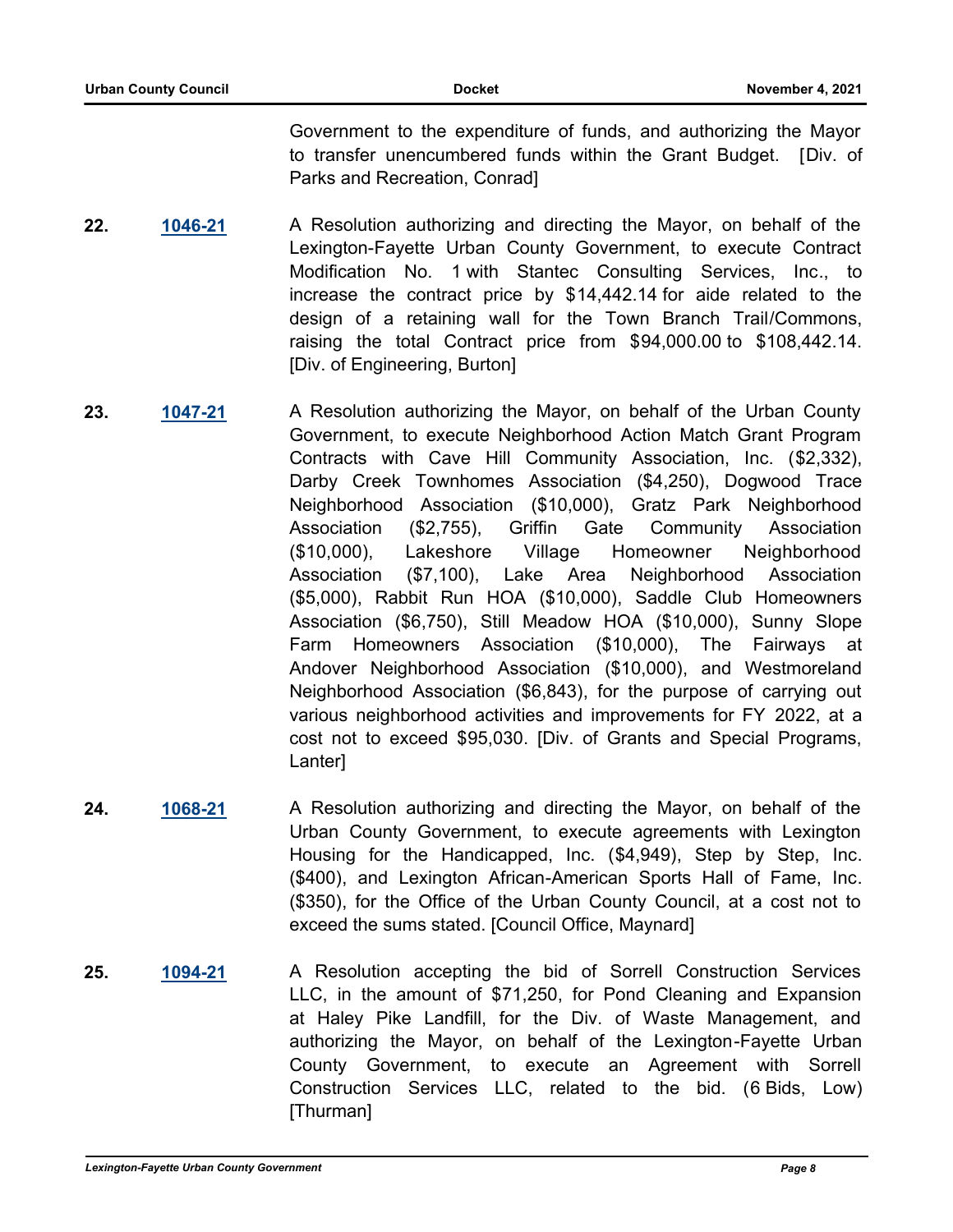- **26. [1096-21](http://lexington.legistar.com/gateway.aspx?m=l&id=/matter.aspx?key=18080)** A Resolution ratifying the Permanent Classified Civil Service Appointments of: Kendrick Adams, Recreation Manager, Grade 518E, \$2,099.60 biweekly in the Div. of Parks and Recreation, effective September 15, 2021, Phoebe Kingsley, Public Service Worker, Grade 507N, \$14.214 hourly in the Div. of Parks and Recreation, effective October 26, 2021; and ratifying the Permanent Sworn Appointment of: Timothy Graul, Police Sergeant, Grade 315N, \$32.408 hourly in the Div. of Police, effective September 15, 2021. [Div. of Human Resources, Maxwell]
- **27. [1106-21](http://lexington.legistar.com/gateway.aspx?m=l&id=/matter.aspx?key=18090)** A Resolution authorizing and directing the Mayor, on behalf of the Urban County Government, to execute a Subrecipient Agreement with VisitLex in order to allocate \$1,000,000 of Federal funds awarded pursuant to the American Rescue Plan Act of 2021, and authorizing the Mayor to execute any other needed Agreements or amendments with VisitLex related to the use of these funds. [Council Office, Maynard]
- **28. [1107-21](http://lexington.legistar.com/gateway.aspx?m=l&id=/matter.aspx?key=18091)** A Resolution authorizing and directing the Mayor, on behalf of the Urban County Government, to apply for a Broadband Deployment Grant with the Ky. Infrastructure Authority and in partnership with Spectrum Mid-America, LLC, for the provision of broadband to households in Fayette County, and to execute any related documents, and further authorizing payment in an amount not to exceed \$10,000 toward this project. [Council Office, Maynard]
- **29. [1009-21](http://lexington.legistar.com/gateway.aspx?m=l&id=/matter.aspx?key=17993)** A Resolution authorizing and directing the Mayor, on behalf of the Urban County Government, to execute an Agreement with Commonwealth of Ky.'s Dept. of Community Based Services, for certification of the Family Care Center as a vendor with the State-Funded Child Care Assistance Program, at no cost to the Urban County Government. [Div. of Family Services, Rodes]
- **30. [1045-21](http://lexington.legistar.com/gateway.aspx?m=l&id=/matter.aspx?key=18029)** A Resolution authorizing and directing the Mayor, on behalf of the Urban County Government, to execute the second renewal of the Agreement with New Life Day Center, for the Litter Pickup Services with Panhandler Participation Program, at a cost not to exceed \$150,000. [Div. of Environmental Services, Carey]
- **31. [1052-21](http://lexington.legistar.com/gateway.aspx?m=l&id=/matter.aspx?key=18036)** A Resolution authorizing the Div. of Fire and Emergency Services to purchase cardiac monitors from Zoll, a sole source provider, and authorizing the Mayor, on behalf of the Urban County Government, to execute any necessary Agreement with Zoll, related to the procurement, at a cost not to exceed \$191,147.31. [Div. of Fire and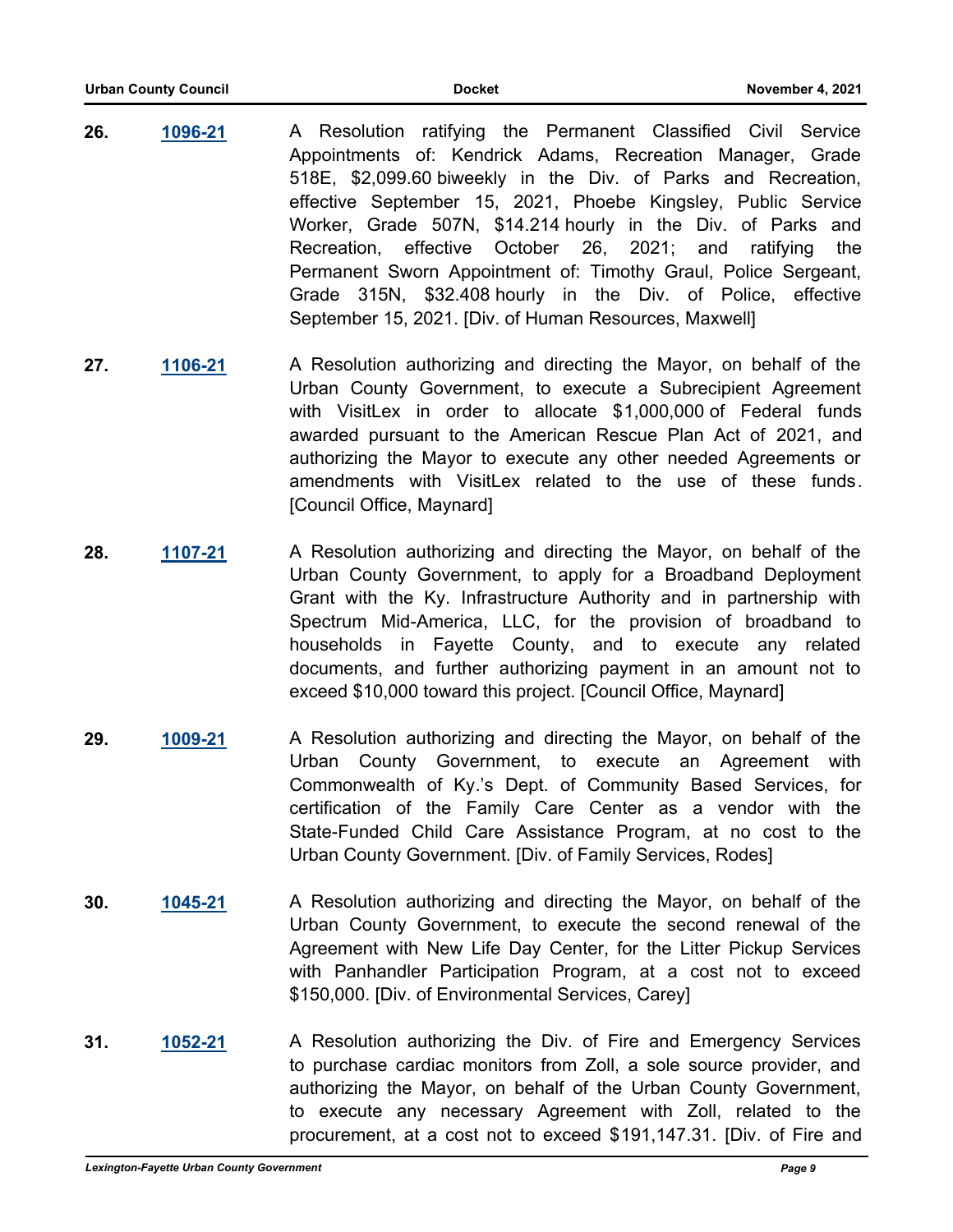Emergency Services, Wells]

- **32. [1061-21](http://lexington.legistar.com/gateway.aspx?m=l&id=/matter.aspx?key=18045)** A Resolution authorizing the Mayor, on behalf of the Urban County Government, to execute a fourth renewal of the Agreement with Stantec Consulting Services, Inc., for continued program management services for the Sanitary Sewer Capacity Assurance Program required by the Consent Decree, at a cost estimated not to exceed \$329,370. [Div. of Water Quality, Martin]
- **33. [1063-21](http://lexington.legistar.com/gateway.aspx?m=l&id=/matter.aspx?key=18047)** A Resolution authorizing the Mayor, on behalf of the Urban County Government, to execute an Agreement (awarded pursuant to RFP No. 28-2021) with Strand Associates, Inc., for investigation and design services for the West Hickman Waste Water Treatment Plant RAS/WAS Improvements Project, a Remedial Measures Project required by the Consent Decree, at a cost not to exceed \$179,000. [Div. of Water Quality, Martin]
- **34. [1070-21](http://lexington.legistar.com/gateway.aspx?m=l&id=/matter.aspx?key=18054)** A Resolution authorizing and directing the Mayor, on behalf of the Urban County Government, to execute a Supplemental Agreement No. 4 with Ky. Transportation Cabinet, for administration and inspection of Armstrong Mill Rd. Sidewalk Project, at a cost not to exceed \$ 299,400. [Div. of Engineering, Burton]
- **35. [1072-21](http://lexington.legistar.com/gateway.aspx?m=l&id=/matter.aspx?key=18056)** A Resolution authorizing and directing the Mayor, on behalf of the Urban County Government, to execute Contract Modification No. 8 to the Agreement with Gresham Smith and Partners for Construction Administrative Services related to the Town Branch Commons Corridor Project, at a cost not to exceed \$79,954. [Mayor's Office, Peacher]
- **36. [1073-21](http://lexington.legistar.com/gateway.aspx?m=l&id=/matter.aspx?key=18057)** A Resolution authorizing and directing the Mayor, on behalf of the Urban County Government, to execute Change Order No. Three (3) to the Agreement with Pace Contracting, LLC, for the Town Branch Commons Corridor Construction Project Zones 1-4, increasing the contract price by \$1,042,942.57 and raising the total contract price from \$20,877,417.00 to \$21,920,359.57, pending approval from the Ky. Transportation Cabinet. [Mayor's Office, Peacher]
- **37. [1075-21](http://lexington.legistar.com/gateway.aspx?m=l&id=/matter.aspx?key=18059)** A Resolution authorizing and directing the Mayor, on behalf of the Urban County Government, to accept a Grant from the U.S. Dept. of Justice (DOJ) under the Edward Byrne Memorial Justice Assistance Grant Program, which Grant funds are in the amount of \$153,791 in Federal funds, for the purchase of equipment and technology investments for the Div. of Police, the acceptance of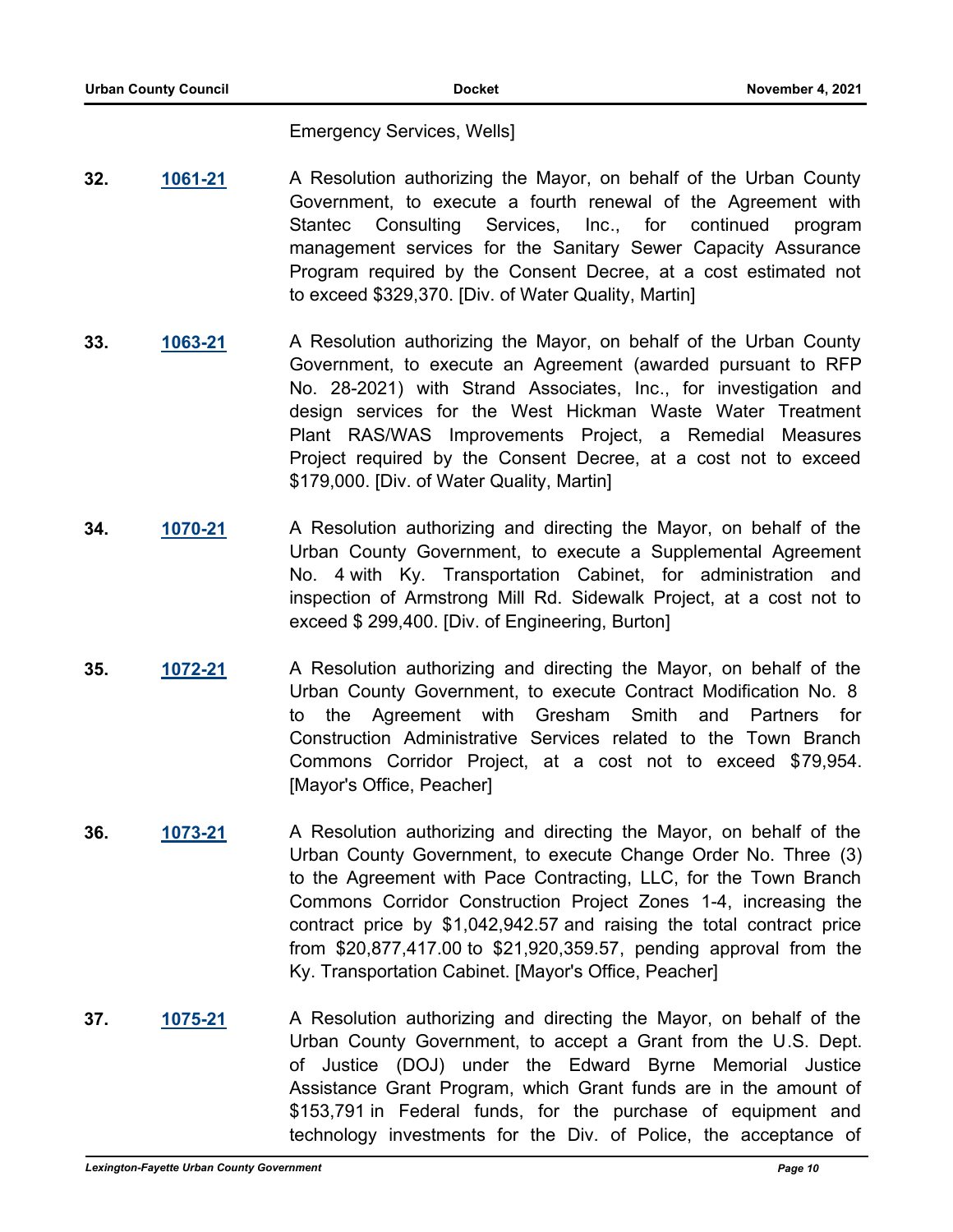which does not obligate the Urban County Government for the expenditure of funds, and authorizing the Mayor to transfer unencumbered funds within the Grant Budget. [Div. of Police, Weathers]

- **38. [1078-21](http://lexington.legistar.com/gateway.aspx?m=l&id=/matter.aspx?key=18062)** A Resolution accepting the Collective Bargaining Agreement by and between the Lexington-Fayette Urban County Government and Bluegrass Fraternal Order of Police, Lodge No. 4, Police Officers and Sergeants Unit. [Dept. of Law, Speckert]
- **39. [1093-21](http://lexington.legistar.com/gateway.aspx?m=l&id=/matter.aspx?key=18077)** A Resolution authorizing and directing the Mayor, on behalf of the Urban County Government, to execute Agreements with Lady Veterans Connect, Inc. (\$1,200), Greenhouse17, Inc. (\$2,300), and Lexington Leadership Foundation, Urban Impact (\$350), for the Office of the Urban County Council, at a cost not to exceed the sums stated. [Council Office, Maynard]

#### **VIII. Resolutions – First Reading**

- **40. [1134-21](http://lexington.legistar.com/gateway.aspx?m=l&id=/matter.aspx?key=18118)** A Resolution accepting the bid of Dugan & Meyers, LLC, in the amount of \$4,336,000, for Town Branch Scum Facility Construction, for the Div. of Water Quality, and authorizing the Mayor, on behalf of the Lexington-Fayette Urban County Government, to execute an Agreement with Dugan & Meyers, LLC, related to the bid. (2 Bids, Low) [Martin]
- **41. [1137-21](http://lexington.legistar.com/gateway.aspx?m=l&id=/matter.aspx?key=18121)** A Resolution ratifying the Permanent Classified Civil Service Appointments of: Michael Hauserman, Code Enforcement Officer, Grade 516N, \$22.701 hourly in the Div. of Code Enforcement, effective November 3, 2021, and Nicholas Clouse, Vehicle & Equipment Technician, Grade 514N, \$19.054 hourly in the Div. of Facilities and Fleet Management, effective November 10, 2021. [Div. of Human Resources, Maxwell]
- **42. [1077-21](http://lexington.legistar.com/gateway.aspx?m=l&id=/matter.aspx?key=18061)** A Resolution authorizing and directing the Mayor, on behalf of the Urban County Government, to execute the Second Amendment to the Purchase of Services Agreements with Community Action Council of Lexington-Fayette, Bourbon, Harrison, and Nicholas Counties, Inc. for workforce development services, reducing the Contract amount to \$20,000 for FY 2022. [Mayor's Office, Dickinson]
- **43. [1082-21](http://lexington.legistar.com/gateway.aspx?m=l&id=/matter.aspx?key=18066)** A Resolution authorizing and directing the Mayor, on behalf of the Lexington-Fayette Urban County Government, to execute an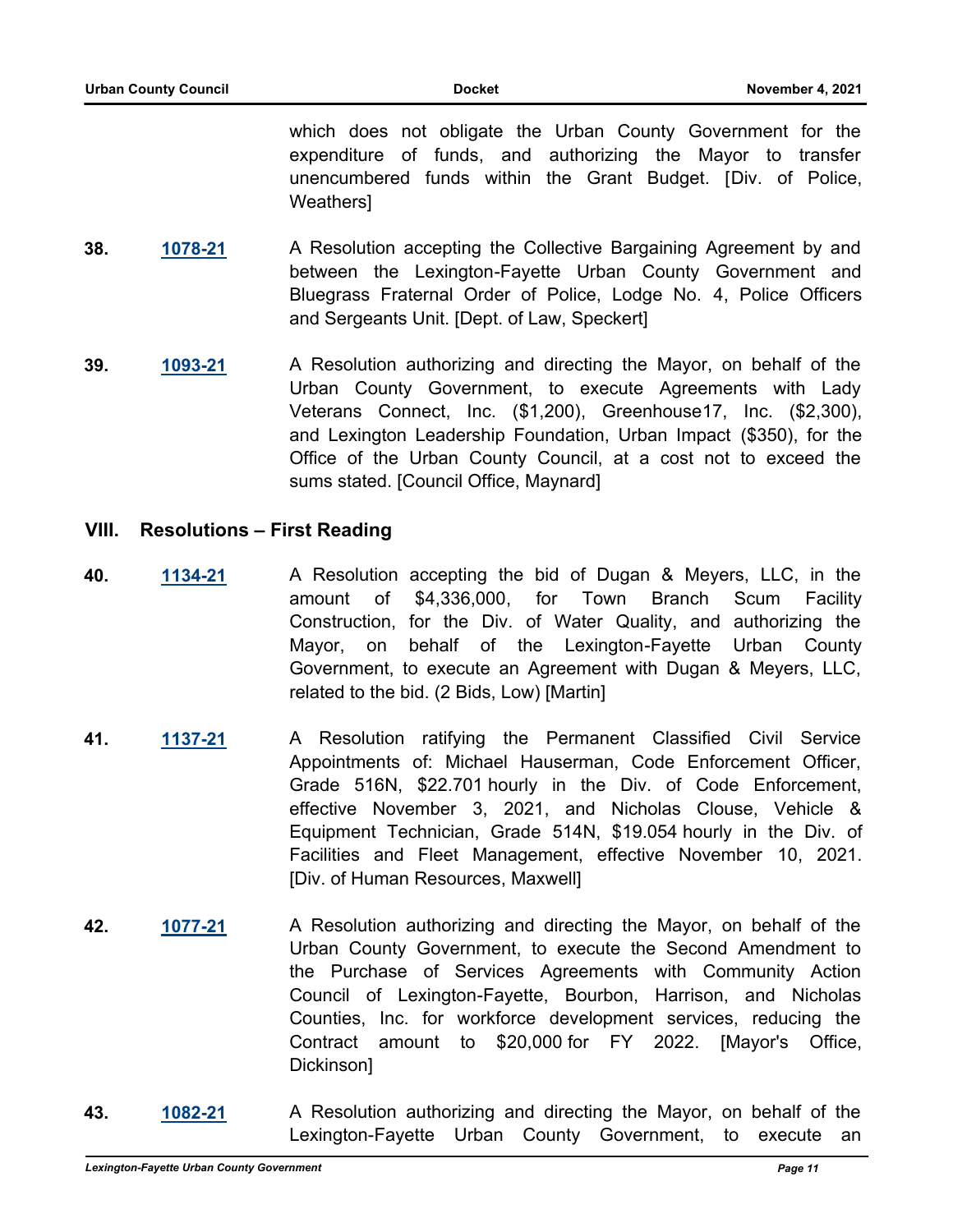Agreement with Norfolk Southern Corporation, for a Railroad Safety Project at Waveland Museum Lane, at no cost to the Urban County Government. [Div. of Engineering, Burton]

- **44. [1083-21](http://lexington.legistar.com/gateway.aspx?m=l&id=/matter.aspx?key=18067)** A Resolution authorizing the Mayor, on behalf of the Lexington-Fayette Urban County Government, to accept a proposal from Element Design, to design six (6) sports courts, and to execute any necessary documents related to this project, at a cost not to exceed \$36,200. [Div. of Parks and Recreation, Conrad]
- **45. [1098-21](http://lexington.legistar.com/gateway.aspx?m=l&id=/matter.aspx?key=18082)** A Resolution authorizing the Mayor, on behalf of the Urban County Government, to execute an amendment to the Flexible Spending Benefits Plan with Chard, Snyder & Associates, Inc. In order to comply with the CARES Act of 2020, the Consolidated Appropriations Act (2021), and the American Rescue Plan Act, effective upon passage of Council. [Div. of Human Resources, Maxwell]
- **46. [1099-21](http://lexington.legistar.com/gateway.aspx?m=l&id=/matter.aspx?key=18083)** A Resolution authorizing the Mayor, on behalf of the Urban County Government, to execute a Partial Release of Easement, releasing a portion of a sanitary sewer easement on the property located at 3891 Real Quiet Lane. [Div. of Water Quality, Martin]
- **47. [1100-21](http://lexington.legistar.com/gateway.aspx?m=l&id=/matter.aspx?key=18084)** A Resolution authorizing the Mayor, on behalf of the Urban County Government, to execute a Partial Release of Easement, releasing a portion of a sanitary sewer easement on the property located at 3875 Real Quiet Lane. [Div. of Water Quality, Martin]
- **48. [1101-21](http://lexington.legistar.com/gateway.aspx?m=l&id=/matter.aspx?key=18085)** A Resolution authorizing the Mayor, on behalf of the Lexington-Fayette Urban County Government, to execute Supplemental Agreement No. 2 with the Ky. Transportation Cabinet, for project management staff of Mercer Rd. at Greendale Rd. Turn Lanes Project, at a cost not to exceed \$126,953. [Div. of Engineering, Burton]
- **49. [1103-21](http://lexington.legistar.com/gateway.aspx?m=l&id=/matter.aspx?key=18087)** A Resolution authorizing the Mayor, on behalf of the Lexington-Fayette Urban County Government, to execute a second Amendment to the Agreement with Community Action Council providing non-congregate shelter services in order to shift funding from one eligible expense to another, and further authorizing the Mayor to execute any other amendments that authorize the shifting of funds already Budgeted. [Div. of Grants and Special Programs, Lanter]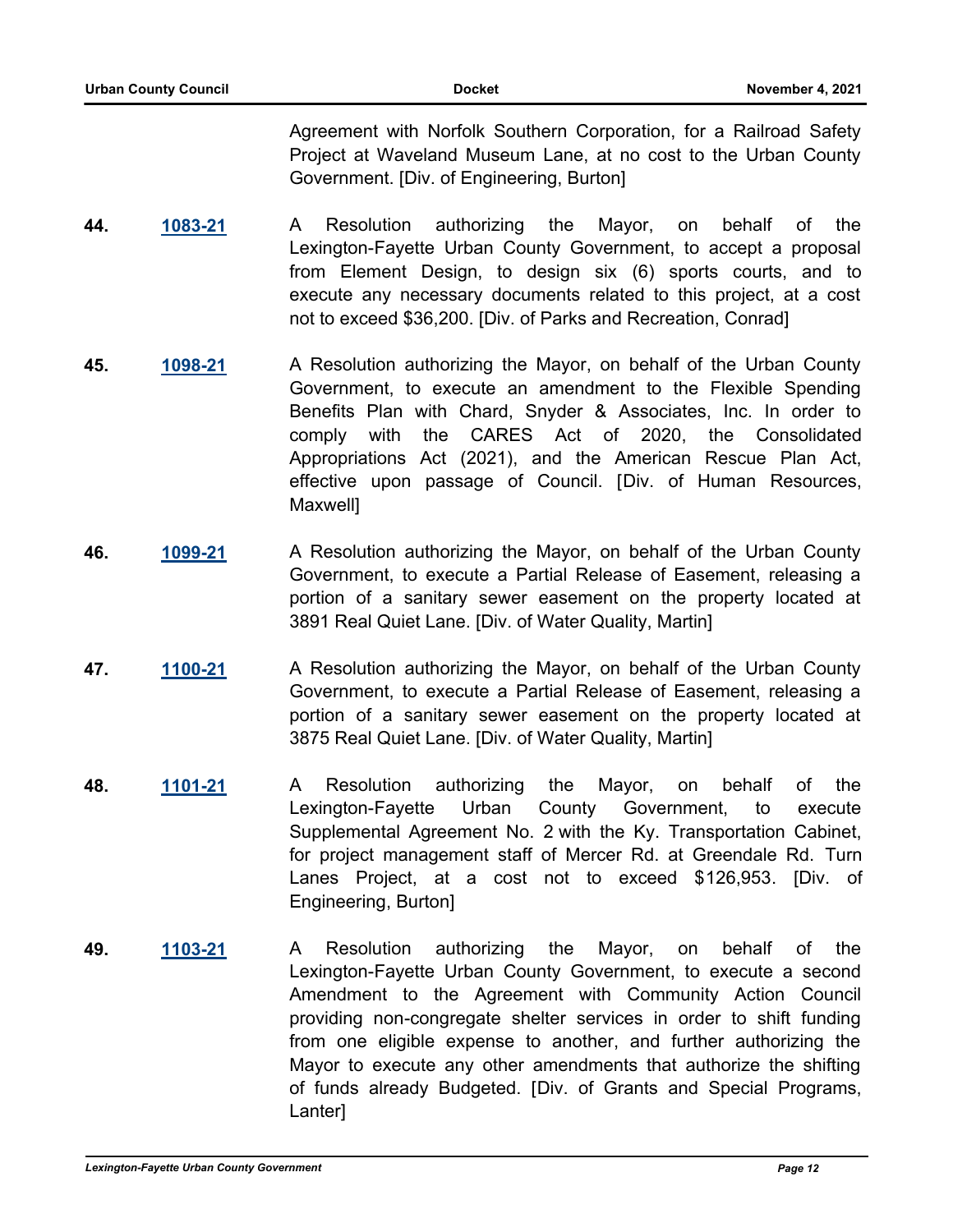- **50. [1105-21](http://lexington.legistar.com/gateway.aspx?m=l&id=/matter.aspx?key=18089)** A Resolution authorizing and directing the Mayor, on behalf of the Urban County Government, to execute Change Order No. One (1) to the Agreement with E.C. Matthews Co., Inc., for the Woodland Park Restroom Building, increasing the Contract price by \$147,600 and raising the total Contract price from \$379,950 to \$527,550. [Div. of Parks and Recreation, Conrad]
- **51. [1116-21](http://lexington.legistar.com/gateway.aspx?m=l&id=/matter.aspx?key=18100)** A Resolution authorizing and directing the Mayor, on behalf of the Urban County Government, to execute Agreements with Greenhouse17, Inc. (\$1,000), and Salvation Army (\$1,900), for the Office of the Urban County Council, at a cost not to exceed the sums stated. [Council Office, Maynard]
- **52. [1150-21](http://lexington.legistar.com/gateway.aspx?m=l&id=/matter.aspx?key=18134)** A Resolution authorizing and directing the Mayor or her designee, on behalf of the Urban County Government, to execute any necessary Agreements with the respective bargaining units for the Divs. of Police, Fire and Emergency Services, and Corrections, to ensure that sworn employees covered by the respective bargaining Agreements receive a one-time pay supplement of \$5,000 each (ARPA funds) at the same time as the full time non-bargaining employees (anticipated date of distribution December 17, 2021). [Council Office, Maynard]
- **53. [1151-21](http://lexington.legistar.com/gateway.aspx?m=l&id=/matter.aspx?key=18135)** A Resolution authorizing and directing the Mayor or her designee, on behalf of the Urban County Government, to execute any necessary Agreements with the respective bargaining units for the Divs. of Police, Fire and Emergency Services, and Corrections, to ensure that sworn employees covered by the respective bargaining Agreements, similarly to classified (non-bargaining) employees, receive Juneteenth Independence Day (June 19th) and Veterans Day (November 11th) as holidays beginning in calendar year 2022. [Council Office, Maynard]
- **54. [1143-21](http://lexington.legistar.com/gateway.aspx?m=l&id=/matter.aspx?key=18127)** A Resolution initiating for Planning Commission review and recommendation a Zoning Ordinance Text Amendment to allow barber shops and beauty parlors in the definition of a Home-based business. [Council Office, Maynard]

# **IX. Communications From the Mayor**

**[1125-21](http://lexington.legistar.com/gateway.aspx?m=l&id=/matter.aspx?key=18109)** (1) Recommending the appointment of Mathew Henderson to the Administrative Hearing Board with a term expiring July 1, 2024; (2) Recommending the reappointments of Dougie Allen, Owner/ Designee Hospitality Entertainment Representative, Clay Angelucci,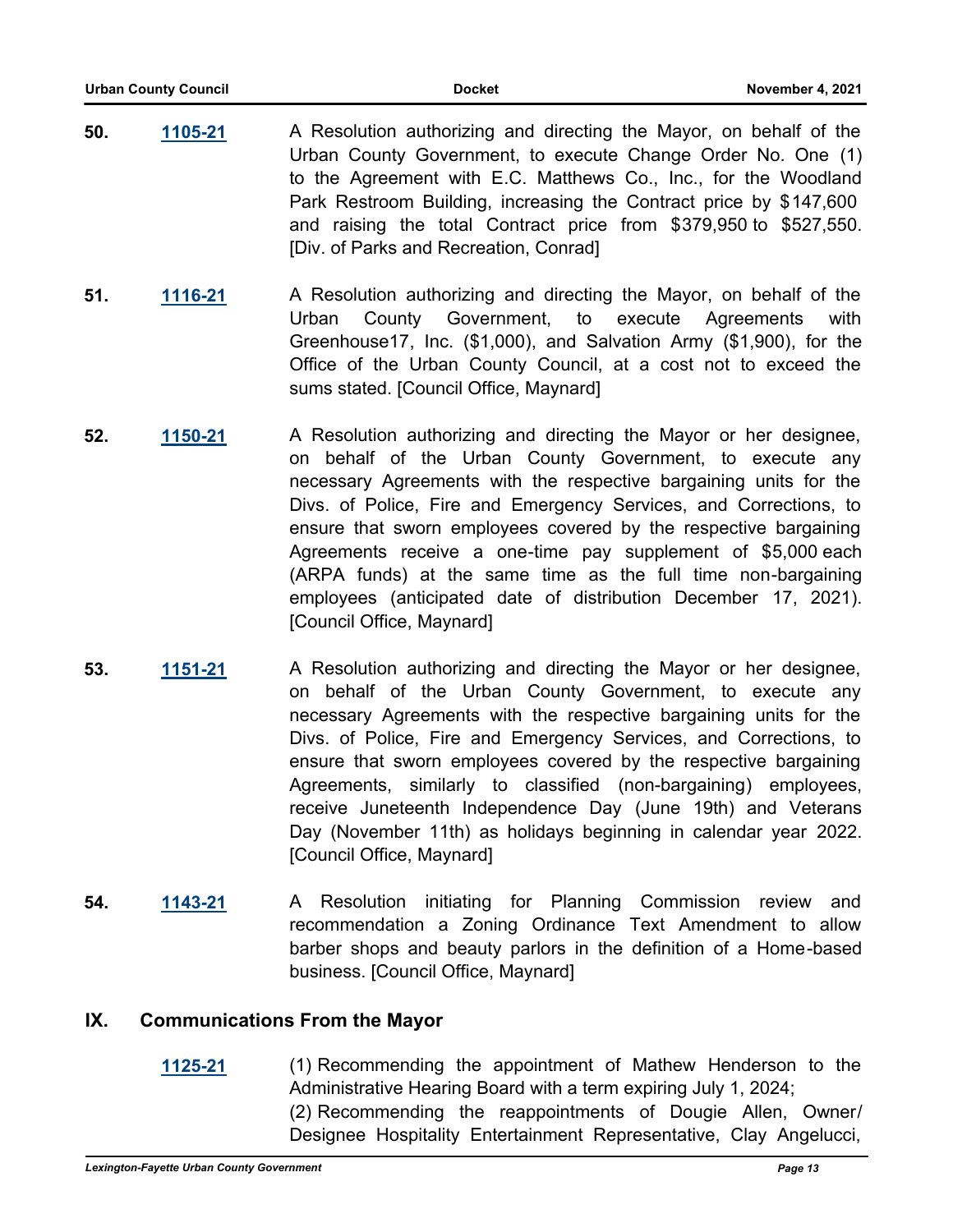Owner/ Designee Office Representative, Bryanna Carroll, Owner/ Designee of a Parking Facility Representative, Scott Davidson, Owner/ Designee Office Representative, James Frazier, Owner/ Designee Office Representative, Mary Quinn Ramer, Tenant Representing Owners, to the Downtown Lexington Management District Board of Directors all with terms expiring December 1, 2025;

(3) Recommending the reappointment of Jordan Parker, Financial/ Bank Industry Representative, to the Economic Development Investment Board with a term expiring March 1, 2025;

(4) Recommending the appointment of Gaines Brown, District 6 Resident, to the Environmental Commission with a term expiring November 1, 2025;

(5) Recommending the appointment of Gail Bartilow, filling the unexpired term of Chad Walker, to the Homelessness Prevention and Intervention Board with a term expiring October 1, 2023;

(6) Recommending the reappointment of Daryl Smith to the Industrial Authority Board with a term expiring December 1, 2025; and,

(7) Recommending the reappointment of Barbara Fischer to the Social Services Advisory with a term expiring September 1, 2025.

# **X. Communications From the Mayor (For Information Only)**

**[1138-21](http://lexington.legistar.com/gateway.aspx?m=l&id=/matter.aspx?key=18122)** (1) Probationary Classified Civil Service Appointment of Sara Burd, Administrative Specialist Sr., Grade 516N, \$21.250 hourly in the Div. of Emergency Management, effective November 8, 2021;

> (2) Probationary Classified Civil Service Appointment of William Whitlock, Skilled Trades Worker Sr., Grade 517N, \$26.000 hourly in the Div. of Community Corrections, effective November 8, 2021;

> (3) Probationary Classified Civil Service Appointment of Hannah Brosnan, Program Specialist, Grade 513E, \$1,391.20 biweekly in the Dept. of Social Services, effective November 22, 2021;

> (4) Probationary Classified Civil Service Appointment of Jessica Ledford, Social Worker, Grade 516E, \$1,632.00 biweekly in the Div. of Community & Resident Services, effective December 6, 2021;

> (5) Probationary Classified Civil Service Appointment of Alonda McDermott, Social Worker, Grade 516E, \$1,798.48 biweekly in the Div. of Community & Resident Services, effective November 22, 2021;

> (6) Probationary Classified Civil Service Appointment of Angenia Morning, Child Care Program Aide, Grade 508N, \$13.864 hourly in the Div. of Family Services, effective November 22, 2021;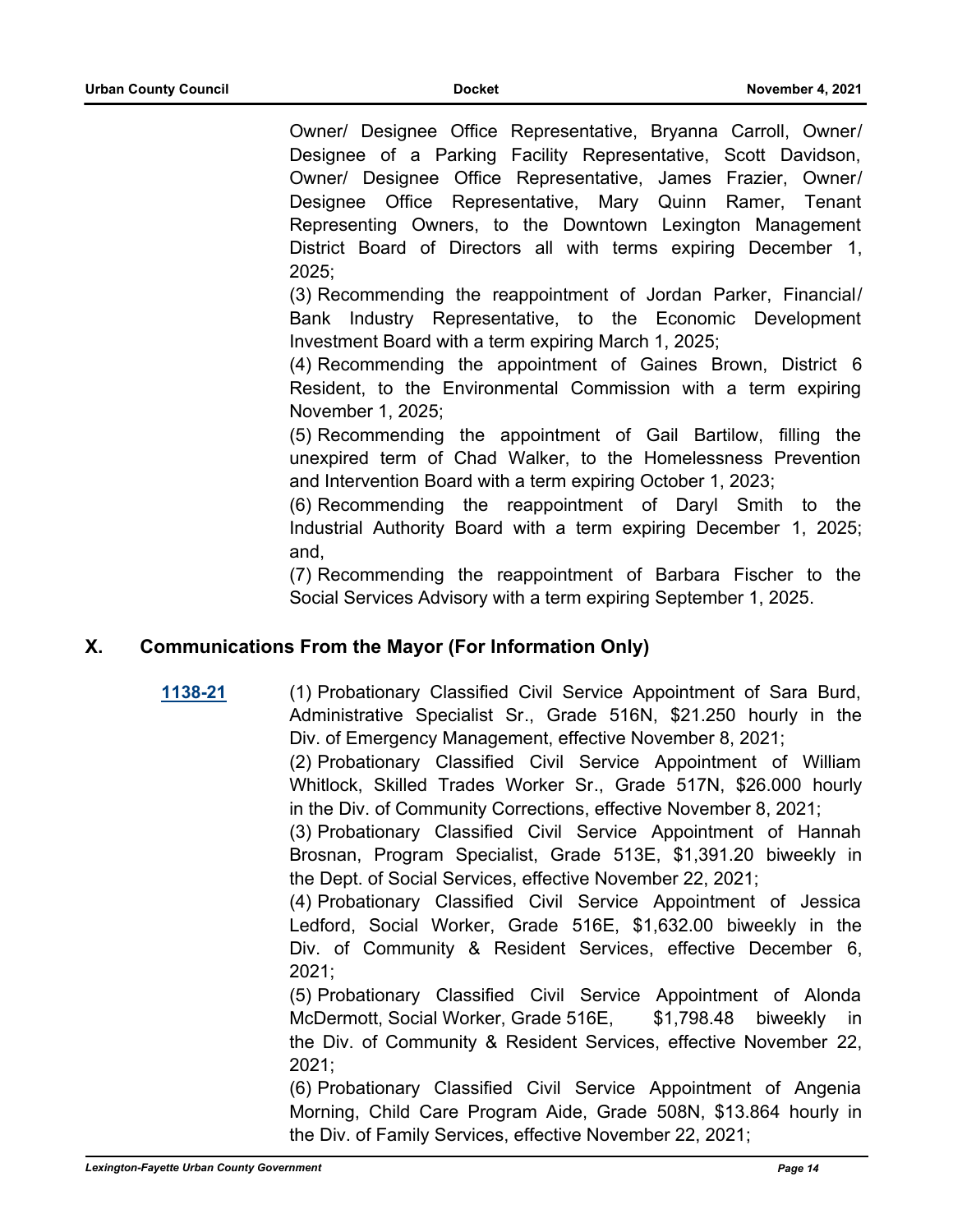(7) Probationary Classified Civil Service Appointment of Abigail Kerins, Technical Specialist, Grade 515N, \$21.600 hourly in the Div. of Parks and Recreation, effective November 8, 2021; (8) Probationary Classified Civil Service Appointment of Shauna O'Brien, Financial Coordinator, Grade 516N, \$22.481 hourly in the Div. of Grants and Special Programs, effective November 1, 2021; (9) Sworn Reinstatement Appointment of Megan Morlock, Corrections Officer, Grade 110N, \$16.869 hourly in the Div. of Community Corrections, effective October 25, 2021; (10) Sworn Reinstatement Appointment of Ashley Stanfield, Corrections Officer, Grade 110N, \$16.869 hourly in the Div. of Community Corrections, effective November 1, 2021; (11) Termination of Woodford Jones, Public Service Worker Sr., in the Div. of Streets and Roads effective October 6, 2021; (12) Termination of Dirk Walker, Equipment Operator, in the Div. of Water Quality effective September 30, 2021; (13) Resignation of Treena Burnette, Eligibility Counselor, in the Div. of Community & Resident Services effective October 8, 2021; (14) Resignation of Jonathan Floyd, Police Officer, in the Div. of Police effective October 1, 2021; (15) Resignation of Jacob Hardin, Police Officer, in the Div. of Police effective October 5, 2021; (16) Resignation of Buddha Adhikari, Program Specialist- NE, in the Dept. of Social Services effective October 15, 2021; (17) Resignation of Darryl Glaser, Firefighter- 56, in the Div. of Fire & Emergency Services effective October 2, 2021; (18) Resignation of Donna Jones, Equipment Operator Sr., in the Div. of Streets and Roads effective October 6, 2021; (19) Resignation of Robert Hedger, Resource Recovery Operator, in the Div. of Waste Management effective October 18, 2021; (20) Resignation of James Schultze, Treatment Plant Operator, in the Div. of Water Quality effective October 7, 2021; (21) Resignation of Robert Murphy, Public Service Worker, in the Div. of Waste Management effective October 7, 2021; and, (22) Resignation of Zachary Jones, Corrections Officer, in the Div. of Community Corrections effective October 10, 2021. **XI. Fire/Police Discipline - NO XII. Announcements XIII. Public Comments**